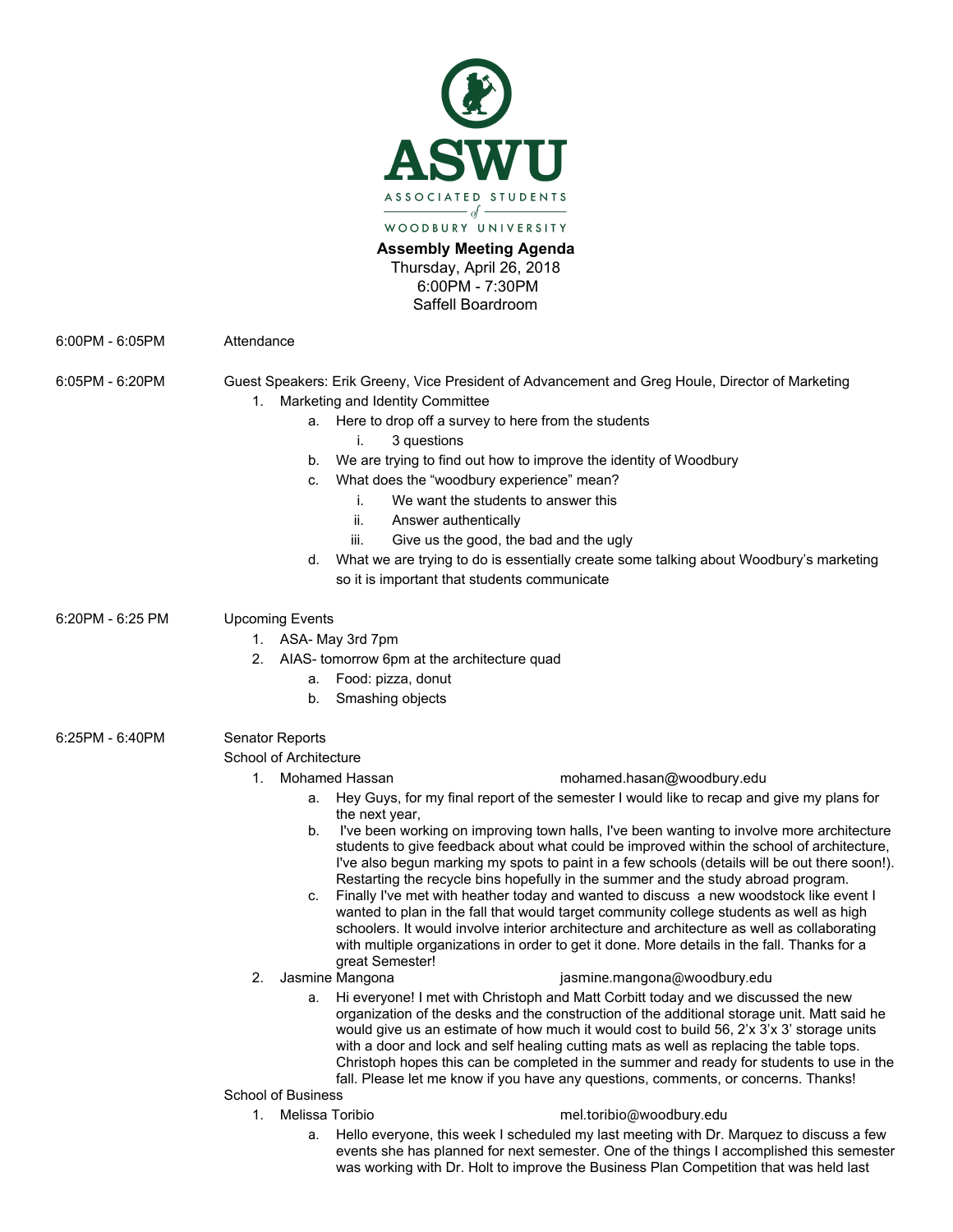month. I also worked with Dr. Marquez to develop the first annual Career Development Encounter and help get more involvement with the Executive in Residence program. Lastly, I hope to continue working with Dr. Dhiman next semester to enhance the Masters program offered to Accounting students.

- 
- 2. Marie Vanian marie.vanian@woodbury.edu
- School of Media, Culture, and Design
	- 1. Niomie Glory [niomie.glory@woodbury.edu](mailto:niomie.glory@woodbury.edu)
		- a. This year has been a very productive year. Being able to have a helpful and responsible partner, we were able to meet with all the chairs in the MCD department. This year we were able to talk to the chairs about ways we can improve the classrooms and how they can be best arranged for the classes. Secondly, we were able to guide and see through the creation of the WU Radio logo. Finally, we helped create the survey for MCD and the animation survey to hear how each department is going and also to see if there is anything that we can do to help make them even better. Thank you for such a great year.
	- 2. Anna Harrington [anna.harringtonbilu@woodbury.edu](mailto:anna.harringtonbilu@woodbury.edu)
		- a. Hello Everyone!
		- b. This week I gave our advisor, Dustin, a tour of the School of MCD. I got to show him around the MCD facilities as well as tell him about campus life, the programs, and the supplies that MCD provides to students.
		- c. With that said, this is my final report for the semester. I want to take this time to quickly re-cap what has been done and the goals that have been accomplished for this semester.
			- i. My first goal was to bring more awareness to the Film Equipment Cage and to the idea of other majors, specifically Architecture, being able to rent equipment from the cage.
				- 1. I believe that there has been more awareness brought to the film equipment cage.
				- 2. However, the Architecture Department is in the process of gaining equipment for students to use; the ability for other students to rent out equipment is still in progress.
			- ii. Another goal was to meet with my chairs more frequently.
				- 1. I am very pleased with my ability to meet with my chairs, however, I do wish I could have met with them more, but all in all I was able to achieve this goal.
			- iii. Finally, after hearing many comments, complaints, and suggestions from Animation Students about their department I decided to put together a survey that would assist in addressing these concerns.
				- 1. I did accomplish making this survey, with the help of my colleague Niome Glory, but will not be able to gather the data from the survey and translate it. This duty will be passed on to the next Senator of MCD. However, the results that I have received have been very helpful.
		- d. All in all, this semester has been very productive and the goals accomplished have been helpful in supporting the School of MCD. I loved holding the position as Senator and being a part of ASWU. Thank you for this opportunity, I am so happy that I have gotten to work with everyone. Looking forward to what is to come.
		- e. Have a wonderful summer everyone, thank you!
- College of Liberal Arts
	-
	- 1. Akeima Young [akeima.young@woodbury.edu](mailto:akeima.young@woodbury.edu)
		- a. I hope everyone is doing well in preparation for finals. First I'd just like to thank Alex and the Aswu e-board for giving me an opportunity to serve as cola senator. The College of liberal arts has a strong ally in our dean and college chairs and I know that in the future we will only grow stronger. This will be my last semester at Woodbury so I wish you all the best in your future endeavors!
	- 2. VACANT Please email any recommendations to aswu@woodbury.edu
- 6:40PM 6:55PM Executive Board Reports

1. Alexandra Holguin, President [alex.holguin@woodbury.edu](mailto:alex.holguin@woodbury.edu)

- a. Bust of Mr. Woodbury: The bust of Mr.Woodbury pedestal location has been approved we are hoping to have him up and ready for the class of 2018's graduation ceremony. We are also working to get him a dedication plaque to place on the pedestal but this most likely will not be complete until after graduation since it will be in bronze.
- b. Next Semester Assembly Meeting: The fall 2018 assembly meeting and time will be decided by the incoming executive board. This day and time should be announced to organizations sometime over the summer. If you know your next semesters President and Treasurer please be sure to provide this to your organizations next executive board as soon as possible to avoid emails while you are no longer in term.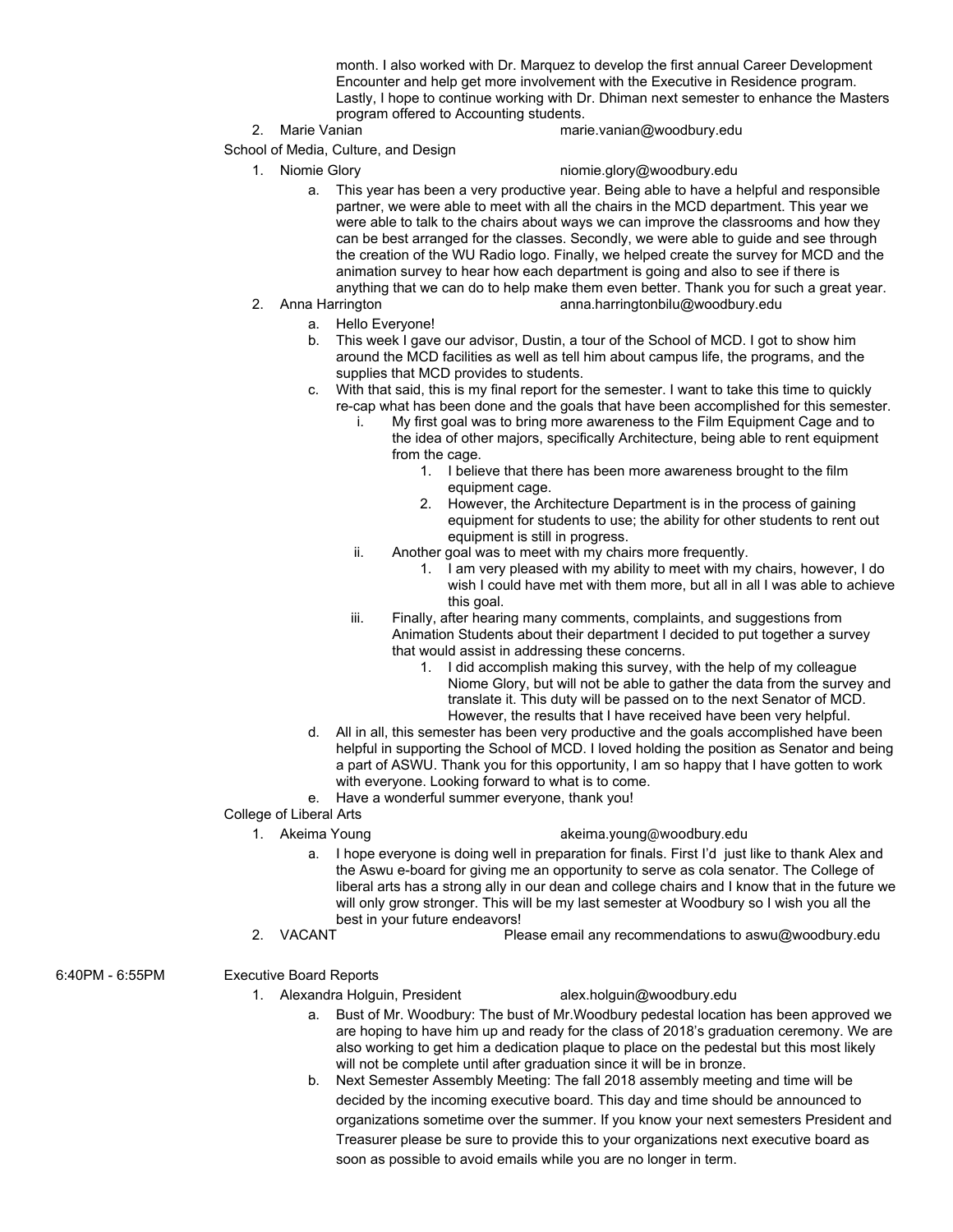- c. Constitution Vote: Reminder the vote is due today by 8pm. If there are any questions regarding the constitution please speak now. Please be sure to take the time to vote or the votes will be counted as abstain votes.
- d. End of the year debrief:
	- i. History: I've been apart of ASWU since my first year here at Woodbury and before I debrief how we've done this semester I really wanted to acknowledge that ASWU along with student organization have made a tremendous improvement that I hope students that have been here long enough to see have noticed.
	- ii. I took a lot of pride in the projects I worked on throughout my President  $\&$ Executive Vice President term including:
		- 1. Bust of Mr. Woodbury with help from advancement and Denise Caro, outdoor bulletin boards, restroom bulletin boards, the volleyball net, the south hall courtyard revamp, the coffee vending machine, Woody with help from Kimberly Chrino, the Pool house redesign in partner with the 2016-2017 board, the pool house privacy fence with Will and Marta, the swagon, the privacy tint in partner with Jane Tan, the condom dispensers, and the Woody redesign in partner with the 2016-2017 board.
	- iii. The Organization within ASWU: A big part of my goal during presidency was to improve the efficiency behind the scenes. This included improving the overall function of the executive board and completion of tasks. This also included improving the passdown procedure of the executive board. Although most of this is behind the scenes I believe it improved the overall outlook to the campus community of ASWU.
	- iv. President & Other Faculty Relationship: ASWU has continued to strengthen our relationship with President Steele which earned us his large donation the beginning of this school year. We also created many connections through working with faculty and staff throughout the school year.
		- 1. Senators: As president I oversee senators and I've encouraged much more collaboration between the two school senators to ensure each chair is being seen by at least one senator. I also know Bennet and Dustin have some ideas to continue to improve this relationship between senators and their schools.
	- v. Constitution & Bylaws: We spent most of our summer combing through the legislation and making it one large document as well. We continued to do this as we reached out to ASGA to give us line by line suggestions. Once we received these suggestions we put in place our first special committee to rewrite and reorganize our constitution and bylaws. The constitution should be voted on today and the bylaws at the begiging of the fall semester. The bylaws have been written but need to be organized and proofed.
		- 1. An important note and accomplishment with our new documents is CAB being officially written in as a committee of ASWU.
	- vi. Lastly I would like to thank everyone for an amazing opportunity to serve you the students as your student body President. I look forward to seeing the next executive board to build on what the current executive board have created. I also want to thank my current executive board for dealing with me. I know the students don't see everything behind the scenes but this executive board made hug waves for the student body and I want to thank them for all their hard work and service.
- 2. William Garcia, Executive VP [william.garcia@woodbury.edu](mailto:william.garcia@woodbury.edu)

- a. End of the year debrief:
	- i. I'd like to start off by saying thank you to all of Assembly for a great term, as well as to all the students for electing me into this position.
	- ii. This term I worked a lot on projects, starting my term with finishing projects that had already been started, including the WOODBURY lights, fixing the swagon,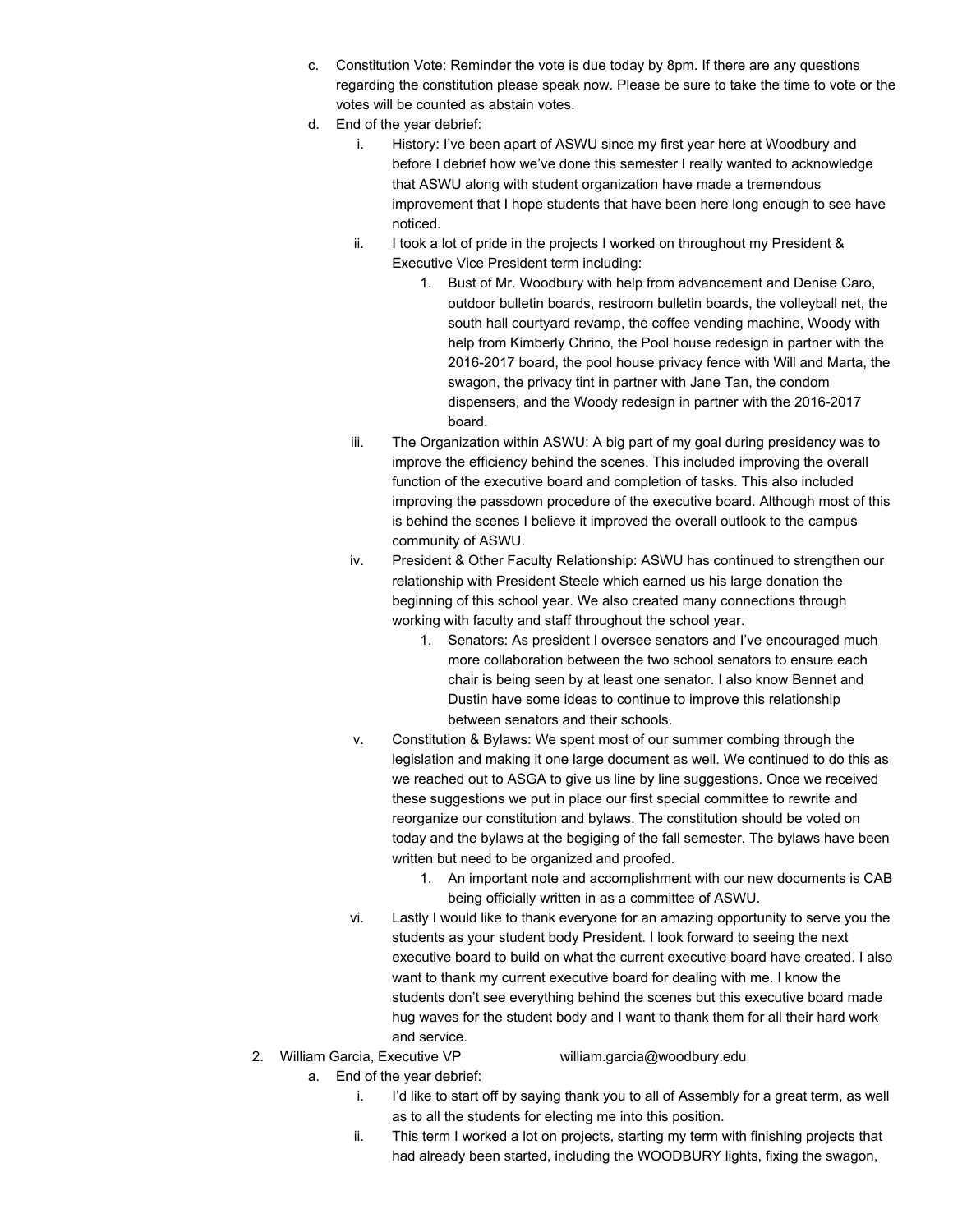fabricating and installing the Pool Privacy fence. My position requires a lot of behind the scenes work, which includes making the agendas for these meeting, as well as taking minutes during these meetings to ensure that all information during assembly meetings is accessible to you and all students, as well as over all documentation of ASWU actions and functions. I assisted with reviewing and revising the constitution and bylaws. And lastly, I worked a lot on projects with my team of interns. We were able to start many small scale projects, and some big scale projects, notably; with the help of my interns we were able to start the process of finding vendors for a bust that then was completed by our President, Alex. Also, we renovated the South Hall garden and attempted to keep it alive. Unfortunately that was not as successful as we had hoped, but it gave me ideas for how to keep the garden alive in the future. We were able to get an outgoing mailbox for the Central Services office. And now we have spotlights on the Woodbury lights

- iii. Next year I hope to:
	- 1. Bring life to the pool area and have it utilized by students and hopefully student organizations.
	- 2. Have a living garden to also be utilized more by students and student organizations.
	- 3. Bring more projects that will reach the masses, specifically the commuter students who do not have the conveniences resident students may have
- 3. Bennet Cariaga, VP of Finance [bennet.cariaga@woodbury.edu](mailto:bennet.cariaga@woodbury.edu)
	- a. End of the year debrief:
		- i. Over the past year, a lot has been done to the OAC process, from the start to finish. This includes a revamp of the Funding Request form, instead of submitting multiple forms you submit at least one. Another is a step towards improving how presentations and events are handled and voted on. Also, how OAC reconciliations are handled, in which almost everything is completed online.
		- ii. Additionally, I have helped produce a few presentations on how to do business with the Business Office, including Cash Advances, Check Requests, Reconciliation, and much more.
		- iii. Through OAC, we have funded at least 118 events and collaborations. This is over a total of \$36,500 in event funding for the student body in the past year! To add onto that, we have provided table clothes for organizations to support their recruitment and name recognition on campus.
		- iv. The lounge furniture was finally placed in the dining room this past semester. As you can see, we are looking for ways to have a permanent layout to accommodate the piano and the flex space that we all use for our diverse events.
		- v. Next year I hope to:
			- 1. Increase awareness of ASWU to the student body and allow for more opportunities for student participation and input.
			- 2. Continue to carry out existing projects and revisit completed projects.
			- 3. Continue to build on existing relationships between the administration, staff, and faculty.
			- 4. Make ASWU become more efficient by changing the way we perform our duties.
	- b. The following organizations have recently held their OAC events and must complete their reconciliations:
		- i. Accounting Society
		- ii. Animation Club
		- iii. Armenian Students Association
		- iv. Black Students Association
		- v. Delta Sigma Phi
		- vi. Residence Hall Association
		- vii. Phi Sigma Sigma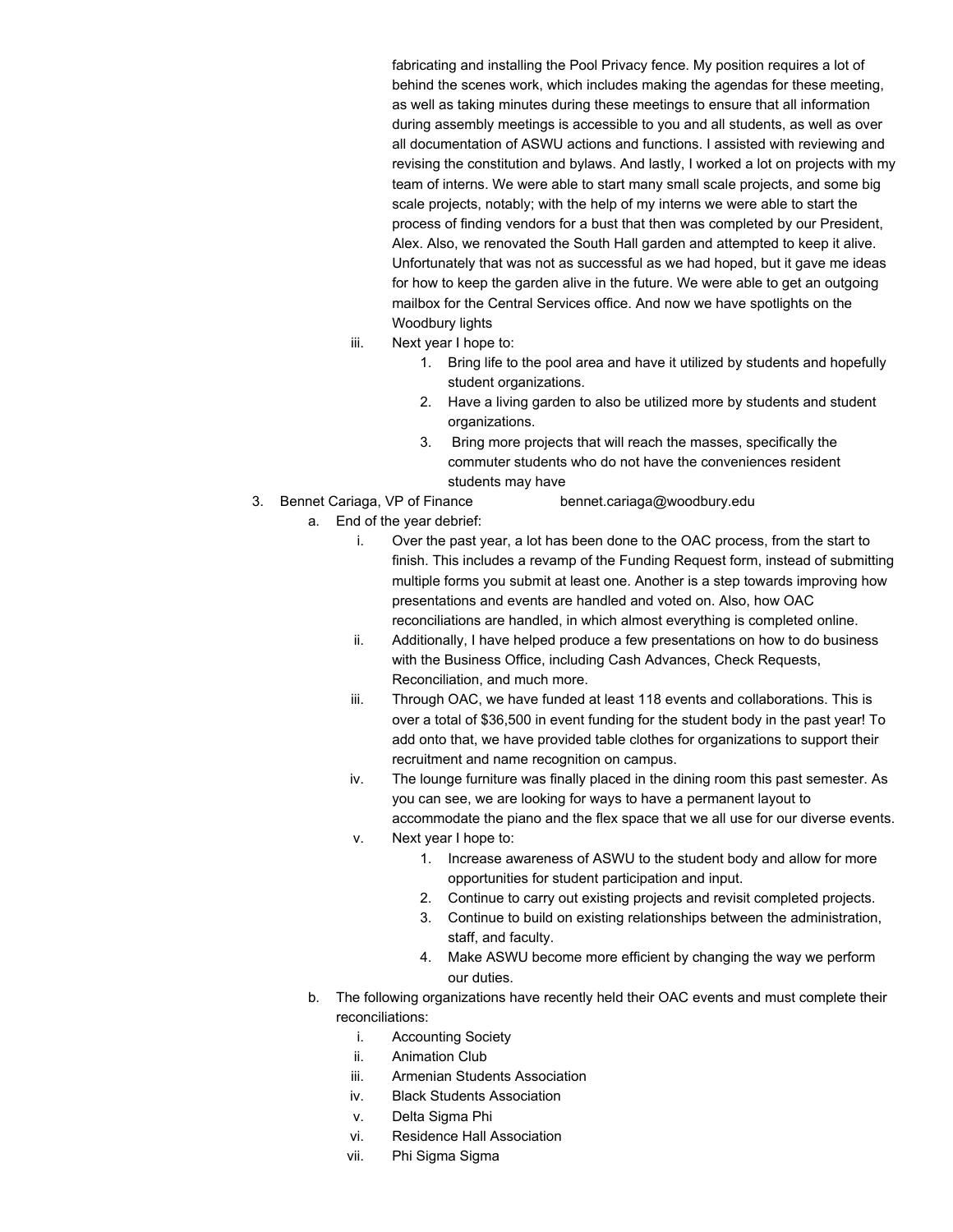- viii. Sigma Omega Nu
- ix. Unity
- x. Zone V
- c. Lastly, I want to reiterate that outstanding OAC reconciliations will affect your org's eligibility for OAC funding next term. If they are not completed, the organization is ineligible until the previous OAC events have been reconciled:
	- i. American Institute of Architecture Students
	- ii. Communications Club
	- iii. International Interior Design Association
	- iv. Moria
- 4. Marta Huo, VP of Student Orgs [marta.huo@woodbury.edu](mailto:marta.huo@woodbury.edu)
	- a. Just a reminder that the student leader graduation medal form is on the website under doc&survey. You have to print it out and have it signed by the staff with their wet signature. We will be getting the medals ready once they get to campus. Keep an eye out future information on our social media about how to pick them up and when.
	- b. End of the year debrief: thank you everyone for an amazing year. Being part of aswu have taught me a lot and I hope I have served you all well. Just to recap what I am done over the school year of 2018-2019. I was able to bring spirit week onto campus and made it a tradition. Thank you all for the feedback and participation of spirit week. At the beginning of the year, I constructed the student by-laws that is now apart of our legislation as well as the posting guidelines for flyers. Another project that I have worked on is the student leader graduation medals. We would like to give back to those who have served as student leaders on campus and this will be a ongoing tradition as well for the future. We have had a good handful of new student organization emerge throughout this school year as well as previously inactive student organization coming back as well. Bring sports onto campus has been my own personal goal for my position as vp of student organization, this did not happen. However we do have soccer games every Tuesday up at the basketball courts thanks to CLEA. Hopefully in the near future, we will be able to branch out and include other sports.
	- c. Overall I would like to thank the rest of executive board as well as Mauro and Dustin for an amazing year. Also i would like to thank all of you as well as our student body for the continued support. I am excited to pass this position to Destiny and to see what she can bring to this campus. I will be around still, I am not graduating so if you need any help or have any questions I am more than happy to help. Thank you all
- 5. Adam Ramirez, VP of Marketing [adam.ramirez@woodbury.edu](mailto:adam.ramirez@woodbury.edu)
	- a. Hey everyone, thank you to those who were always on time when it came to submitting FREA's/flyers and posting up flyers for advertising purposes.
	- b. End of the year debrief: It has been an awesome year being a part of the ASWU Executive Board. I enjoyed being the visual aspect of ASWU, as far as promoting and advertising ASWU. Some things I have done and improved in the position are being able to vastly improve the ASWU website. A couple of years ago it was a single home page, and little by little the following terms added to it for the students. Now you can find lots of documents, surveys, ASWU project, ASWU representatives, events, etc. Woody the mascot wasn't specifically my project but the mascot is under the supervision of the VP of Marketing, so that has been fun as well. I hope that you all enjoy Woody. With the help of this executive board, I also created restroom flyers, a social media plan as far as scheduling certain posts on certain days (Student org representative spotlights or Deans/Chairs spotlights), exclusive swag to be given out in intriguing ways, and just overall creating template for flyers, the website, and other things that can be passed down to the next VP's of Marketing.
		- i. Next year I hope to: Next year I hope to improve the visual communication between ASWU and the student body. I hope to inform more students, staff, and faculty about what ASWU stands for and who ASWU serves. Having our faces plastered in your bathroom stalls was pretty creepy (I found it creepy looking at myself as well) but the thing is our faces were probably burned into your brains and you were probably tired of seeing us, but metaphorically speaking, I want that for ASWU overall. I want a wider range of the Woodbury community to see